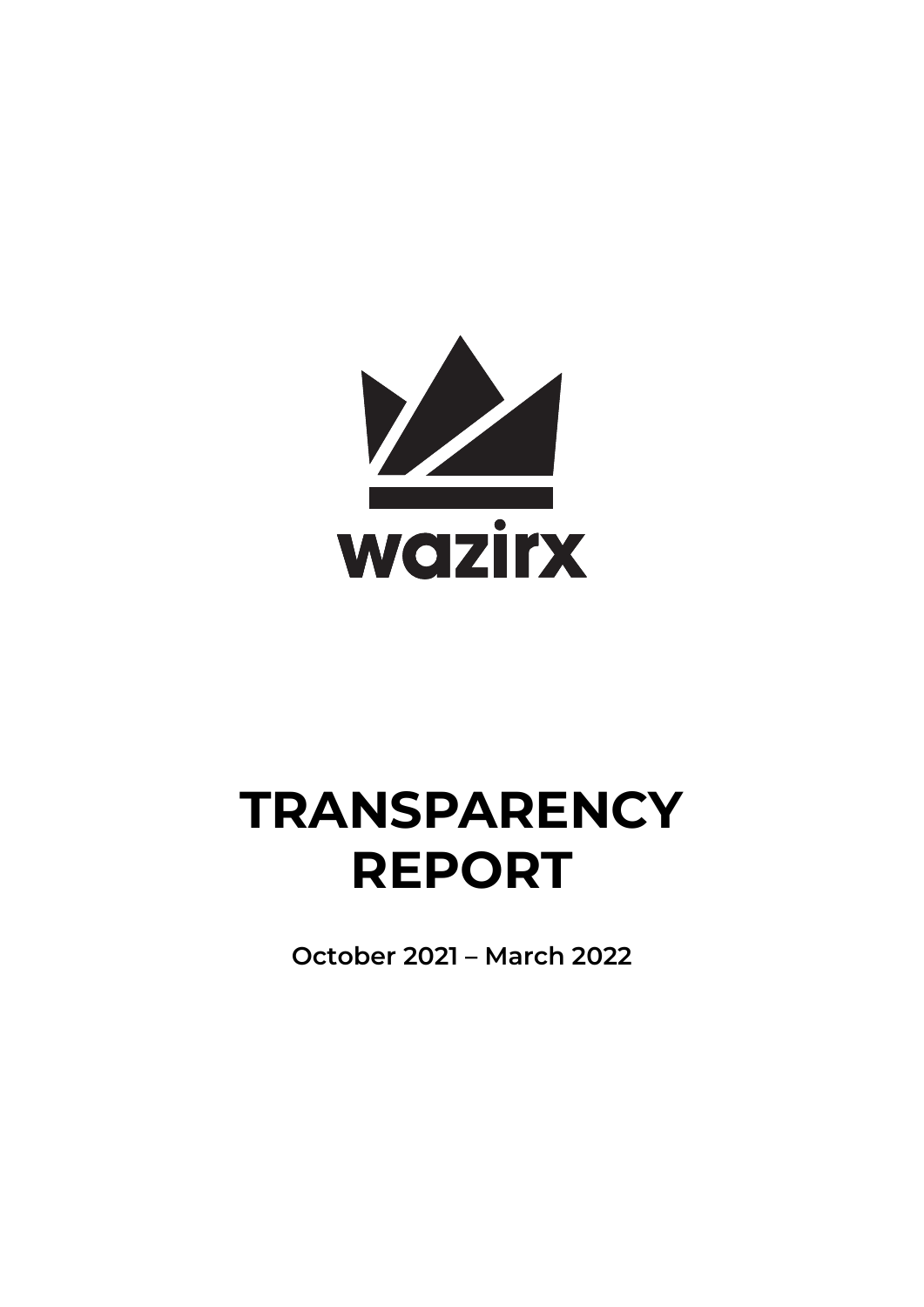## **Z** wazirx

## **1. Foreword**

Keeping up with maintaining transparency with law enforcement establishments and providing a secure trading environment for investors, WazirX is releasing the second version of the semi-annual transparency report for 2021-2022.

The report will provide an overview of initiatives and partnerships that the company took in the last 6 months to safeguard users in the virtual digital asset (VDA) ecosystem. The report also includes details on requests for user data, content, and account restrictions by Indian and foreign law enforcement agencies.



### **2. Previous Transparency Report**

Our report last year stated that from April 2021 to September 2021, 377 requests were received from law enforcement agencies (LEA), out of which 38 requests were from Foreign Law enforcement agencies and 339 requests from Indian LEA.

All of these requests pertained to inquiries which were criminal in nature and our compliance rate was 100%. Apart from that, 14,469 accounts were blacklisted (90% of requests were from customers and 10% were due to payment disputes or ongoing investigations by LEA).

In recent times, we marked the initiation of Blockchain Research Papers, #IndiaWantsCrypto Campaign and our secondary research report with Nasscom to analyze the emerging trends in the CryptoTech industry. WazirX remained a part of the Internet and Mobile Association of India (IAMAI)'s Blockchain and Crypto-Assets Council (BACC) to collaborate with other exchanges and start-ups to work towards industry-wide best practices. New relationships were forged with Indian Institutes of Management (IIMs) and Delhi University to spread awareness and education on Blockchain and Virtual Digital Assets.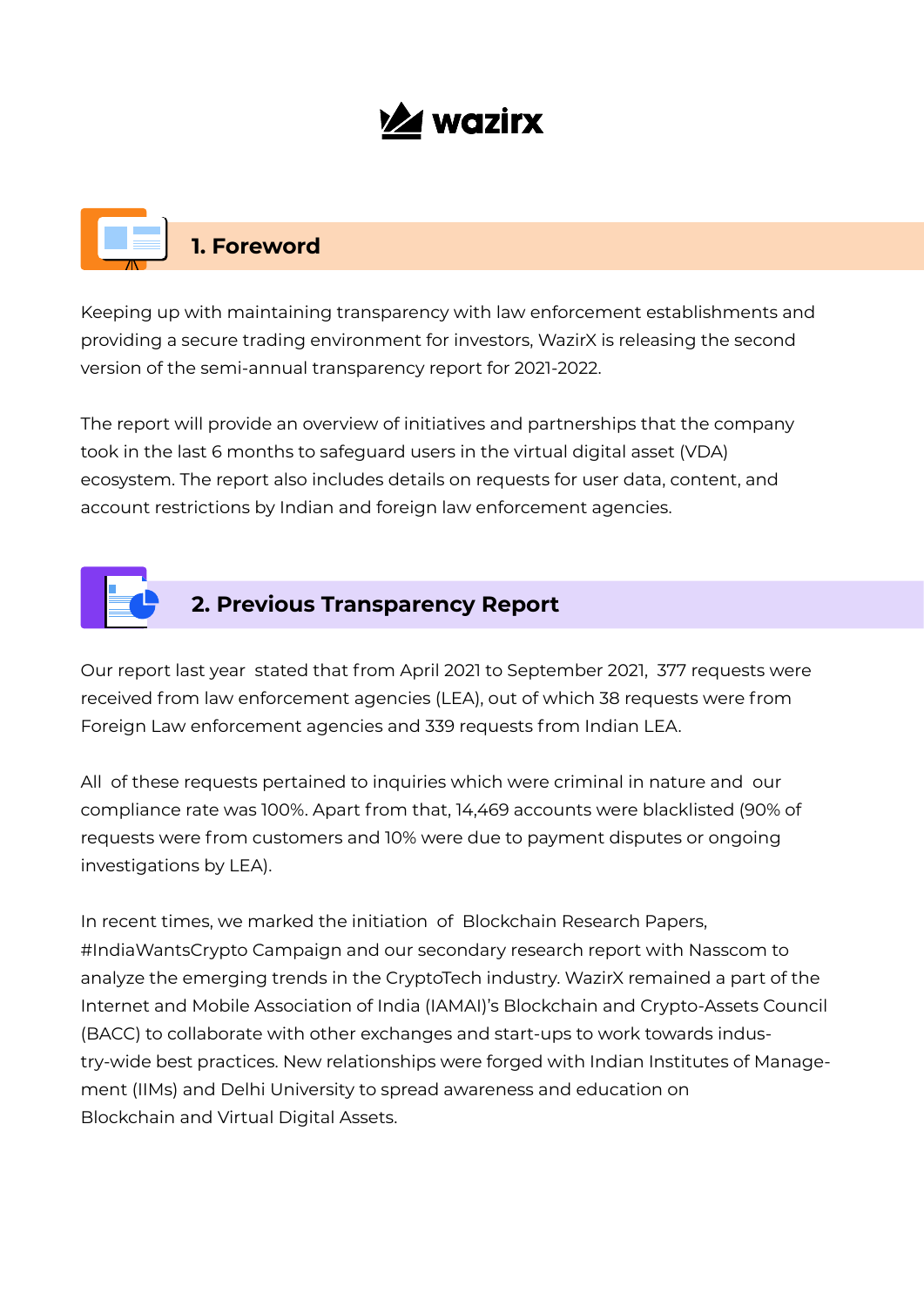## **V2 wazirx**

# **3. Policy and Legal Governance**

### **Policy and Legal Composition:**

At WazirX, we are diligent in protecting our stakeholders' personal information, transactional data and financial information. We also maintain transparency regarding the information requests from government and law enforcement agencies.

- We have a well-equipped policy and legal team to review, coordinate and comply with concerned authorities
- Legal procedures are carefully reviewed and placed, based on previous requests from various agencies.
- Transactional data is scrutinized after receiving user consent

### **Partnership with Legal firms**

WazirX collaborated with TRM Labs, a virtual digital asset compliance platform, to engage in transaction monitoring and investigation, wallet screening and risk management. The partnership has helped bolster the security of the platform and scale compliance initiatives.



### **KYC Authentication**

- To ensure investor protection on our platform, access is allocated only to verified users who are identifiable with KYC documents. Processes are in place to allow money transfers from the user-owned whitelisted linked bank account. The bank whitelisting works as a secondary KYC verification as well.
- A robust transaction mechanism is in place to identify any irregular and abnormal transactions.
- We routinely weed out bad actors based on transaction data intelligence. Product upgrades are regularly floated throughout the year.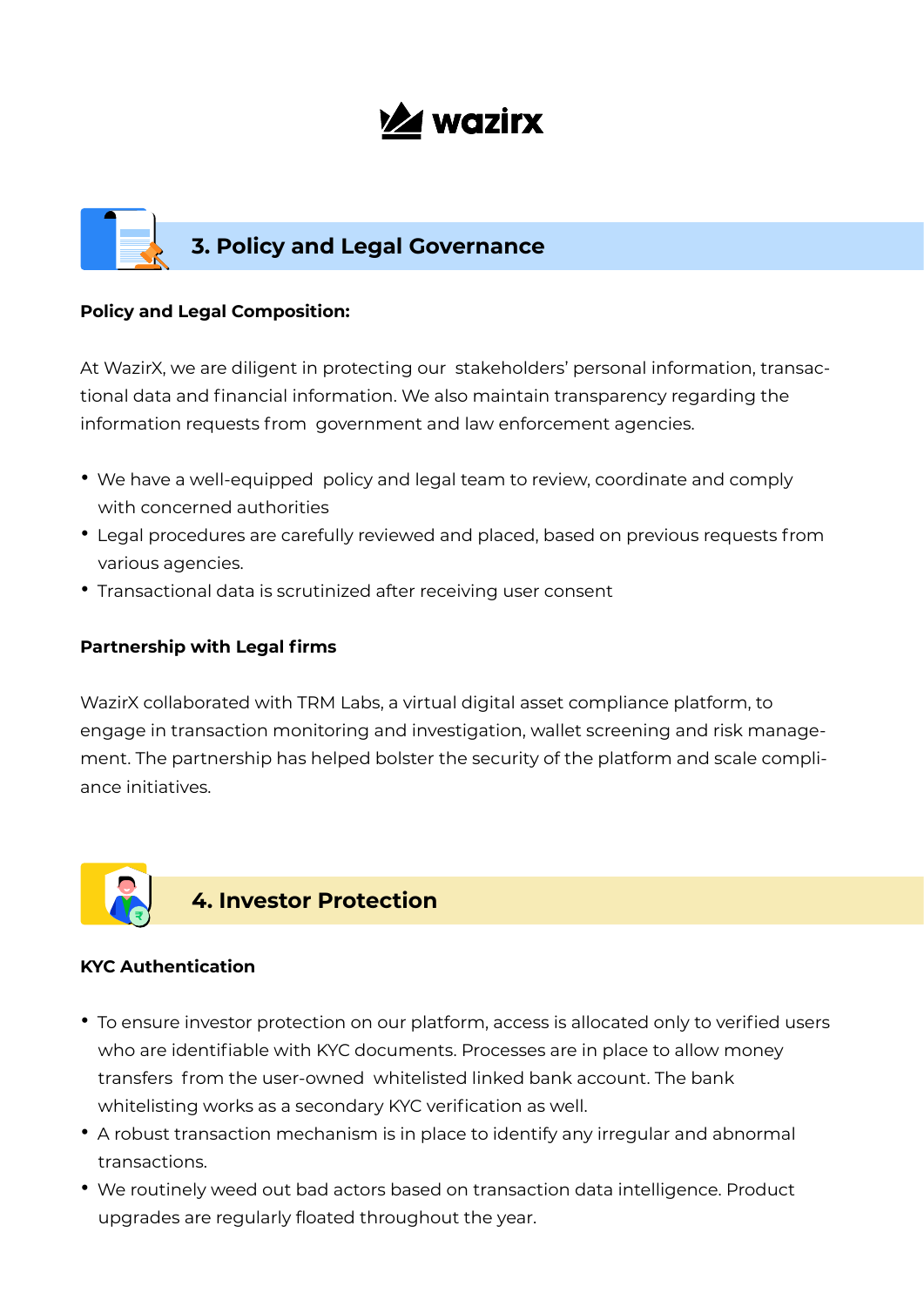## **V2 wazirx**

• We monitor for fraud in KYC. Post KYC identification, users are restricted from submitting a new KYC from the same account.

### **KYC Verification\*:**

• PAN Card (Mandatory) and any one of Aadhaar/Passport/Driving Licence

### **Bank Verification:**

• Penny Drop: deposition of INR 1. in the account for verification.

This verifies the existence of the account and matches the account holder's name with their PAN and Aadhaar/Passport/Driving Licence.

### **2 Factor Authentication (2FA) Login:**

- 2FA via SMS OTP
- 2FA via Authenticator app Google Authenticator, Authy (More Secure)

Certain accounts are flagged by support team on the basis of trading activity, deposits and withdrawals, and if found dubious, users are blocked from withdrawal or from the system.

### **Flow of transaction for a centralized crypto-exchange**

Step 1 - User registers on the exchange using an email ID

Step 2 - User submits KYC documents and PAN card and address proof (Compulsory Step - User cannot go forward without this).

Step 3 - The system at the back end checks national database through third-party verification agencies.

Step 4 - Photo is taken from the app and is matched against the KYC documents. A live photo is taken to ascertain against fake photos being submitted.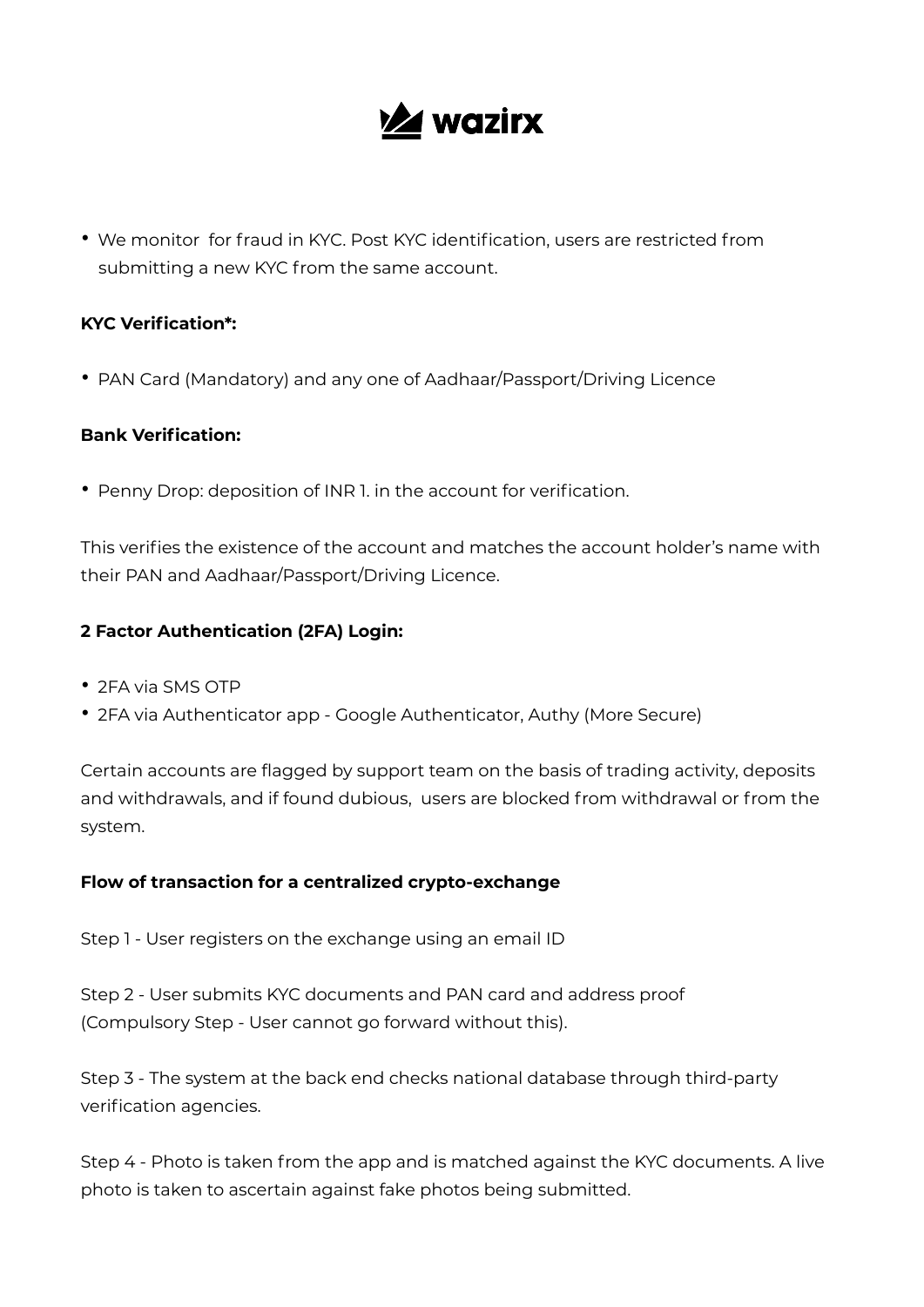

Step 5 - Bank verification happens after the user enters the Bank or UPI ID to match with the KYC. The check is done by penny drop testing or matched against the PAN Data submitted in the above steps or even API calls are used for the step, API calls happen between WazirX and payment partner who facilitates the penny drop service post which the Bank/UPI is marked verified.

Step 6 - After these steps are done, the user is able to transfer the money either through a bank account or aggregator's account. A verification is again done to check the prima facie legitimacy of the source account and whether it is in India or not.

Step 7 - At this stage, a very small percentage of users also directly bring their VDAs to trade on the platform as well. They might have had VDAs through airdrops or mining or from trading on another platform.

Step 8 - With respect to Indian Rupee (INR) trades, users can use the INR in their account to buy ETH or BTC or any other VDA. The buyer's order is matched with the seller's order placed in the order book. The buyer receives the required VDA and the seller receives the INR after the trade execution. This is done via the exchange open order book concept.

Step 9 - The buyer keeps the VDA or the seller who gets the INR by selling can withdraw the money out to his/her linked bank account.

### **Customer Support**

- To enhance user experience and increase touchpoints, we have created multiple channels to address user queries. These include phone no., chatbots and in-house customer support and call-centre teams.
- There is a need for user support at different stages from account setup to individual trades and beyond. For assistance, we have dedicated support teams across voice, chat, email and social media who have engaged in over 1 million user interactions that have resulted in high customer satisfaction scores every quarter.

#### **User Support**

WazirX also verifies user details with the National Securities Depository Limited (NSDL)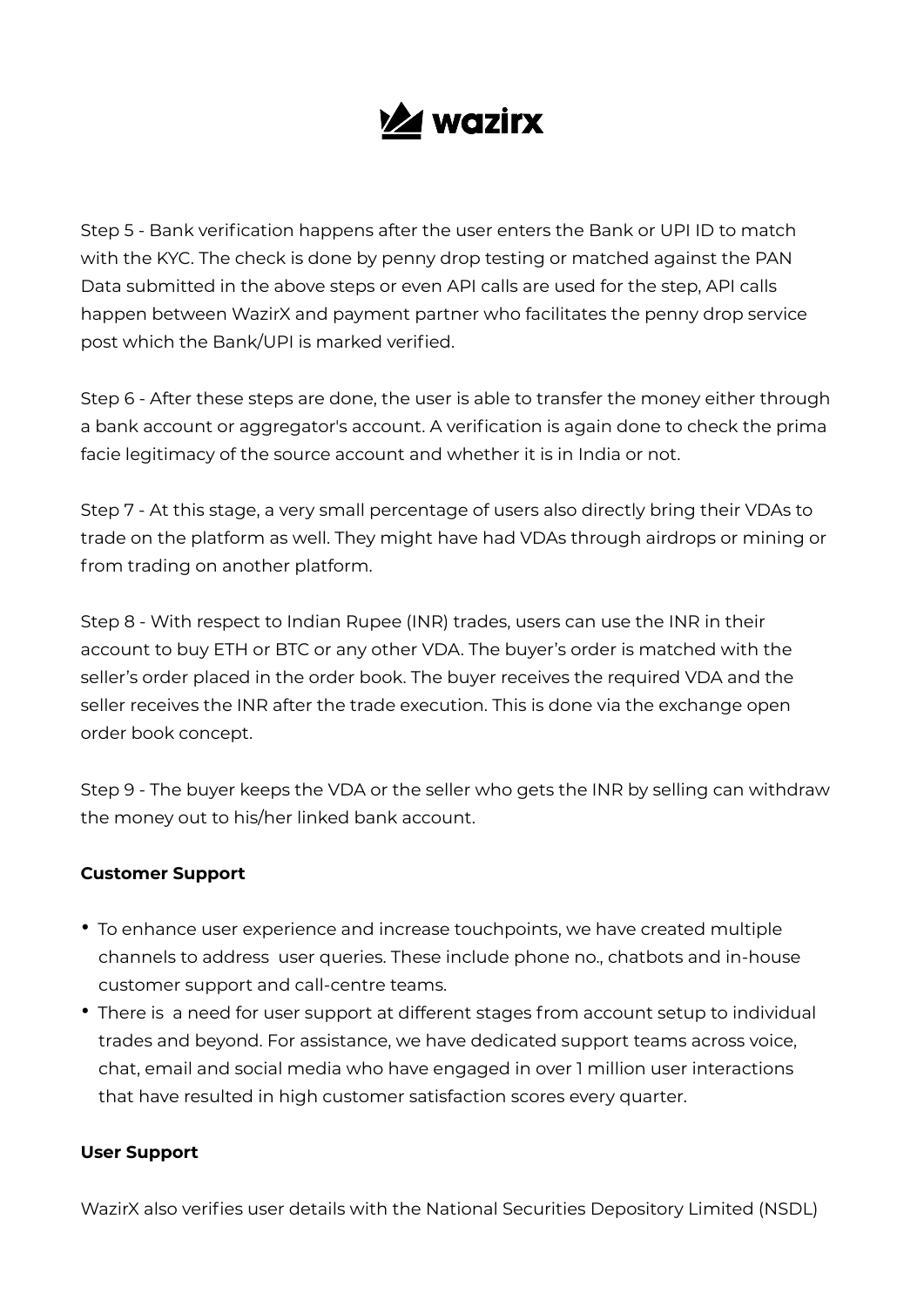

government database based on the PAN card number. We also check the authenticity of the ID uploaded as address proof through third party verification agencies. Post KYC verification, users can transact and trade VDAs on the platform. We have a sophisticated process to ensure that only verified investors and traders use the WazirX platform. There could be one or more reasons that KYC verification may not be approved and users can appeal through our 24X7 Support page, e.g.:

*Details Mismatch - User's details like Name & Address, and ID Card number do not match the KYC documents submitted. As a point of note for users, cross Checking all details before submitting is recommended.*

*Duplicate Account - Previously submitted, identical details, for another WazirX account. A user can have only one individual account and can be an authorised signatory in other accounts in case of corporates.*

### **Growth in WazirX support the last 6 Months:**

1. Increased Ticket Handling adeptness due to increase in new team capacity and specialised team allocations 2. The handling of straightforward INR Deposit Tickets by bot (i.e., in an automated fashion), to increase efficiency 3. Voice Support (Calling) 24\*7 4. Chat Support

### **Support Hours**

8 AM to 2 AM Mon-Fri for Account Management queries (2FA reset, Mobile no. change, Email Change, etc.), INR deposit/withdrawals and VDA Deposit/withdrawals.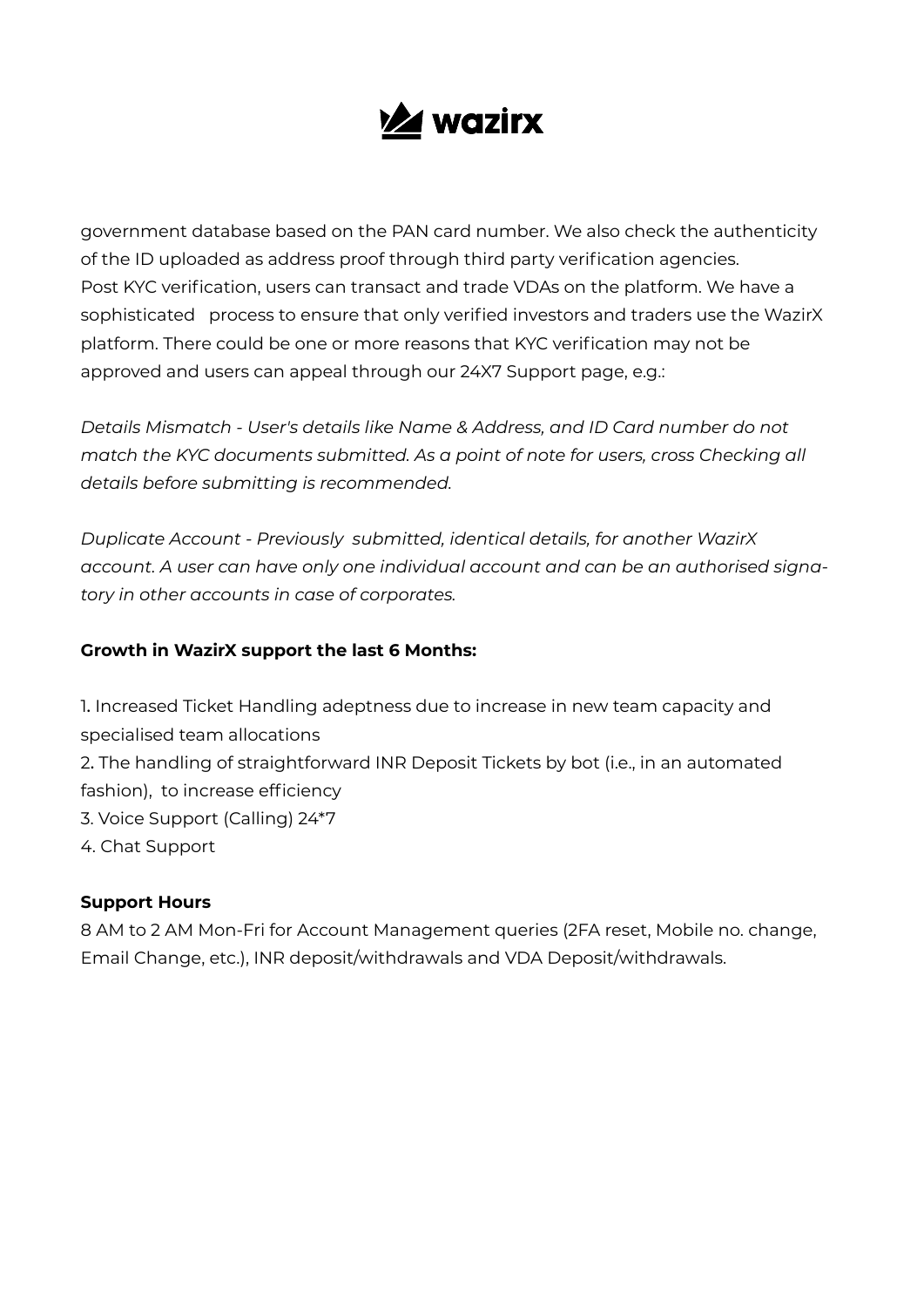## **Z** wazirx

### **5. Law Enforcement Requests**

During the period from October 2021 to March 2022, WazirX received 952 requests from Indian law enforcement agencies and 71 requests from Foreign Law enforcement agencies for transactional and user information. WazirX has successfully responded to and complied with all of these requests.

| Sr.No | <b>Agencies</b>                  | <b>Requests</b> |
|-------|----------------------------------|-----------------|
| 1.    | Indian Law Enforcement Agencies  | 952             |
| 2.    | Foreign Law Enforcement Agencies |                 |
|       | <b>TOTAL</b>                     | 1023            |

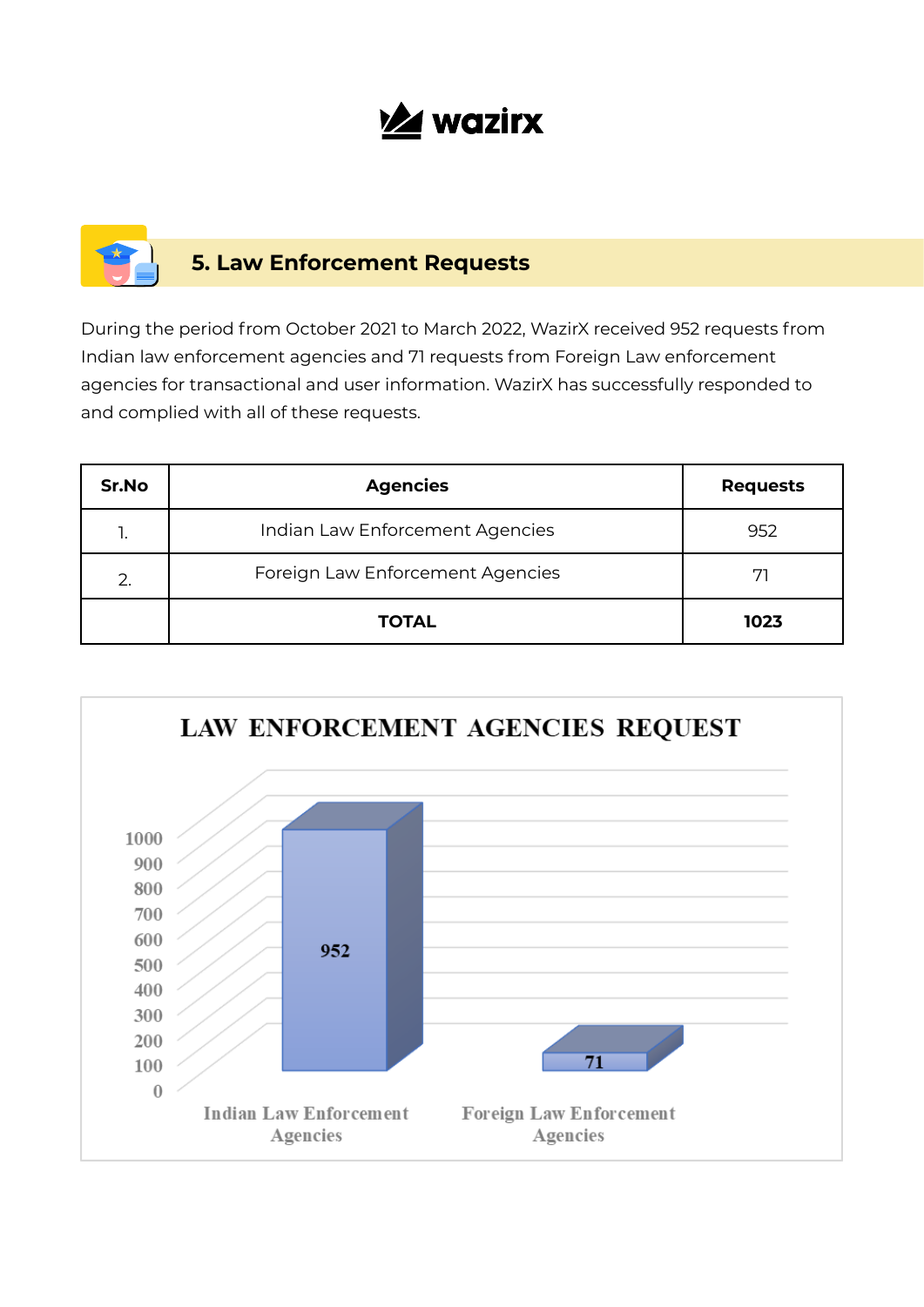

#### **Nature of Requests**

All the requests received from Indian as well as Foreign Enforcement Agencies were related to inquiries that were criminal in nature.



### **• Blacklisting of Users**

Blacklisting is subject to our terms and conditions i.e., when there is a violation of policies, false KYC, or if we notice our platform is being used for illegal activities, we blacklist the user. We also consider their suspicious large amount transactions, multiple accounts with the same IP address etc. Internal processes are in place to identify and out to relevant law enforcement agencies.

Our compliance rate for law enforcement requests has been 100% for all 1023 requests. We have so far locked 17,218 accounts from October 2021 to March 2022, an increase of 19% compared to the period between April 2021 to September 2021. 73% of these activities are user-driven (customer requested to close the account) and 27% are initiated by WazirX, who had to initiate locking the concerned accounts due to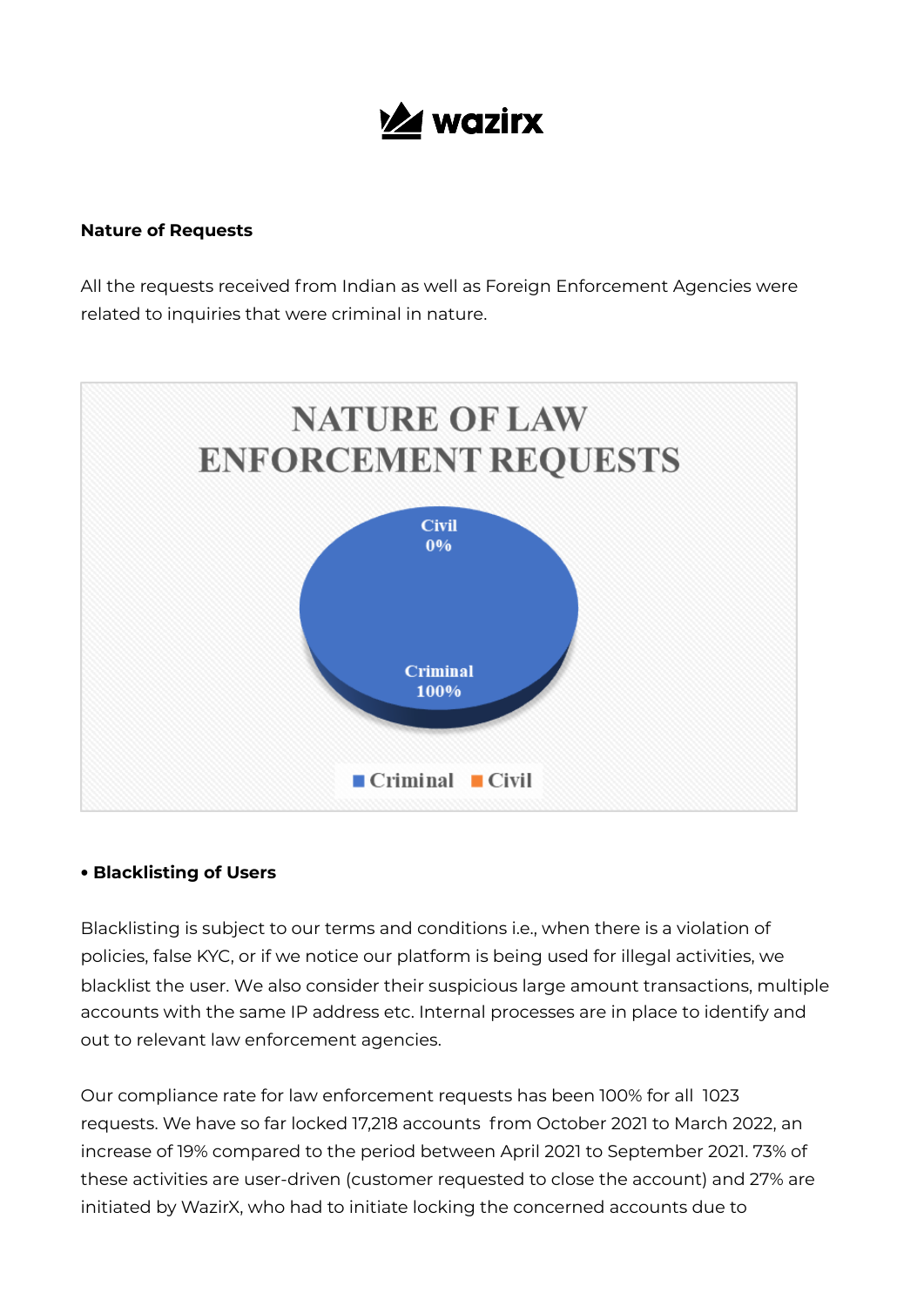

payment disputes or ongoing investigations for LEA cases..

### **• Turnaround Time**

The recommended Turnaround time (TAT) as per the IT Act 2000 for responding to the Law Enforcement Agencies (LEA) requests is up to 72 Hrs from the time request is received. However, with the help of efficient communication channels to aid LEA with their proceedings, WazirX clocked an average TAT of as quick as 22 minutes.

Augmenting digital monitoring capabilities and communication channels with LEA helped track fraudulent activities with the eventual successful closure of requests.

### **• Process of implementing a law enforcement request**

To submit a Law Enforcement request under relevant provisions of law, the requester must be a law enforcement agent or government official authorized to:

1) gather evidence in connection with an investigation, or 2) make a formal law enforcement request.

The following procedure is provided to law enforcement agents or government officials looking to obtain information from WazirX, in accordance with law, to gather evidence in connection with or aid of an ongoing legal proceeding.

### **Procedure:**

- Sending in an email at legal@wazirx.com from the official email ID of the law enforcement agency along with a duly authorised written request
- Email is scrutinized along with the details of the complaint, details of the investigating officer and seal of the agency
- Initiation of action requested from our end

Some of the Indian and Foreign Law Enforcement Agencies that WazirX regularly works with are: National Investigation Agency, Enforcement Directorate, State Cyber Crime Cells, Intelligence Fusion & Strategic Ops (IFSO) Delhi, Special Task Force, Narcotics Control Bureau, Kansas Bureau of Investigation, US Secret Services (USSS),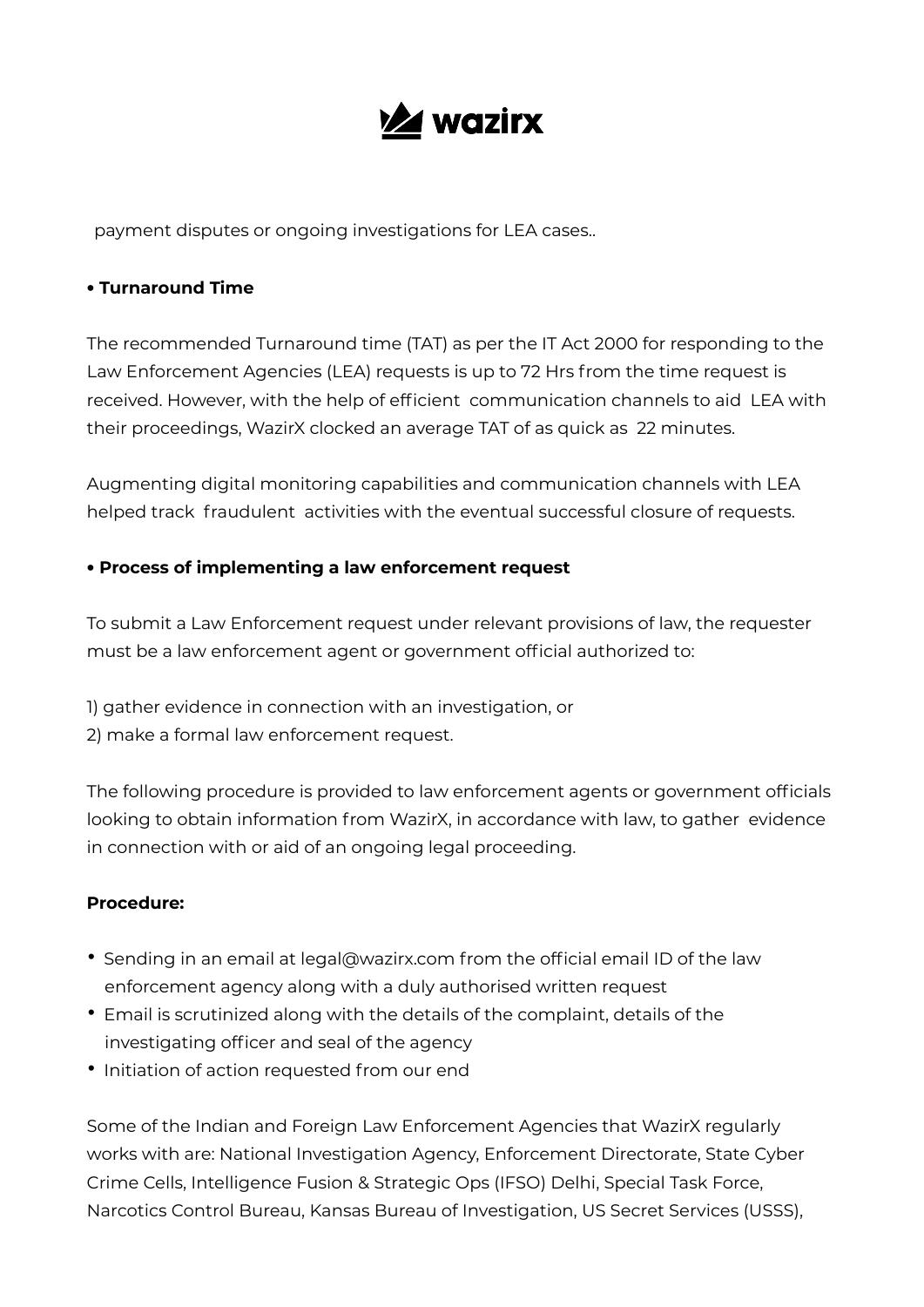

Toronto Police Department, Federal Bureau of Investigation (FBI), German Police Agencies, Crime Branch and CID, United Kingdom Police, Interpol, Dutch Police.



With our regular coordination with LEAs and further analysis of the received requests, we can detect many nefarious activities in the VDA space in India:

**i. Impersonation Scams:** With the rise in social media, imposters are successfully leveraging their reach to connect with VDA users. This is done by assuming the identity of a famous and credible individual from the VDA industry. As a result, the victim is lured to transfer the demanded amount to the imposter's account.

In a recent case, an imposter was trying to con VDA investors by creating a telegram channel with fake profiles of crypto-exchange founders. A request was registered with the concerned platform to take down the channel and fake profiles. Our legal team has proactively coordinated and supported LEAs on several requests regarding impersonation frauds.

**ii. Social Engineering Scams:** We have witnessed a growth in LEA requests pertaining to social engineering scams. Social engineering attacks are usually conducted through emails, phone calls and even text messages. Under various pretexts ranging from credit card expiry to bank account validation, the scammer tends to flag off a sense of urgency and fear with the aim to push victims to take action without careful assessment.

We recently got a request where on the pretext of blocking a credit card, a certain amount of VDA's was demanded by the scammer. This was later detected and the amount was retrieved.

**iii. Identity Theft:** With the changing nature and technological advancements in business and trade, users' personal identification becomes extremely crucial in delivering services. In the case of ID theft a scammer wrongfully obtains and uses another person's personal data with the intention of fraud or deception, typically for economic gains.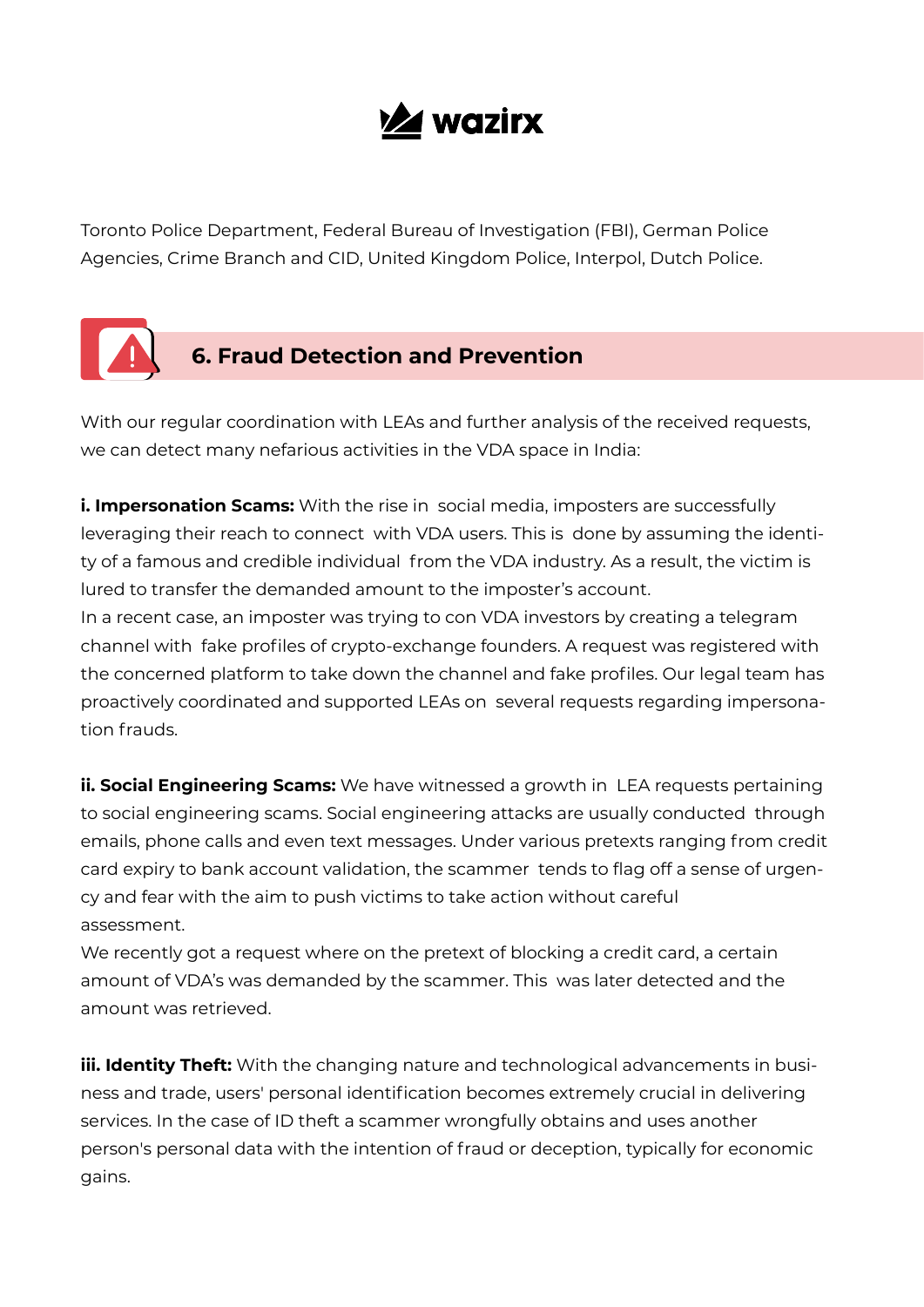## **V2 wazirx**

In one such case of identity theft detected by our team, the identified victim was aged 85 and had no ITR history. He claimed agriculture as his source of livelihood. Upon further scrutiny his distant relative was found operating the WazirX account, illegally, transacting large amounts. The victim was misguided by his relative to complete KYC checks successfully. Eventually, the user's account was blocked till further notice.

| Sr.No | <b>Categories</b>                          | <b>Percentage Share</b> |
|-------|--------------------------------------------|-------------------------|
| 1.    | Identity Falsification / Identity Theft    | 5%                      |
| 2.    | Impersonation Cheating Scam                | 25%                     |
| 3.    | Phishing / Airdrop Scams                   | 25%                     |
| 4.    | Ponzi Schemes and Social Engineering Scams | 40%                     |
|       | <b>TOTAL</b>                               | 95%                     |

This shows that majority of scams originates from outside the on-chain crypto ecosystem.

According to our data, only around 4.5% to 5% of cases are related to actual blockchain and VDA frauds, which we are assured to address with increased monitoring capabilities. Also, a clear regulatory framework could help with greater detection and resolution.

### **7. Building on our Transaction Monitoring Foundation ₹₹**

### **Consistent quality and risk monitoring policies**

Along with robust KYC and AML policies our collaboration with TRM Labs has augmented compliances and monitoring capabilities enabling us to monitor transactions continuously and investigate any suspicious activities.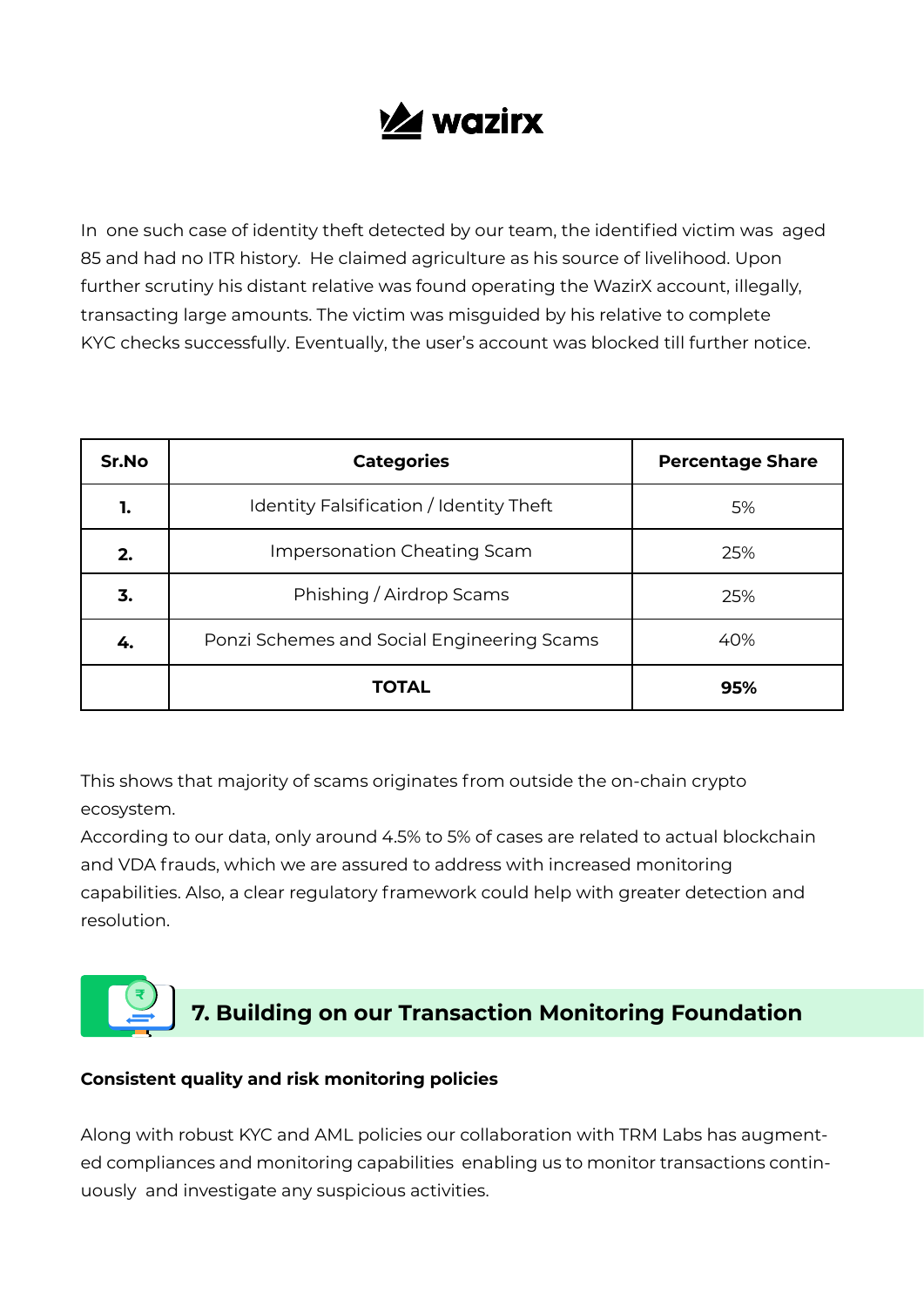

- Continuous Transaction Monitoring: The transaction hash is passed to TRM's API and aspects of the transaction, including the sender and recipient addresses, are screened for risk indicators. In case of risk detection, an alert is triggered and logged in a portal. It is then reviewed and assigned to an investigator if necessary.
- Investigations into Suspicious Activities: If screening and monitoring systems trigger a manual review, compliance investigators use forensic tools to investigate in a more detailed manner the transaction history and off-chain affiliations of interest.



## **8. WazirX Monitoring Approach**

### **Strategically embedding the use of data through digital monitoring capabilities**

WazirX leverages TRM labs transaction monitoring system and the data generated to aid in reporting to regulatory authorities and assists law enforcement agencies. With this WazirX has established a procedure of implementing a strong monitoring system simultaneously deriving the below-listed benefits:

- Payments fraud intelligence
- Audit Trail Maintenance
- Improving the TAT for compliance personnel
- mprove data quality and architecture
- Knowledge Sharing



In view of the concerns over the advertisements floated by VDA entities in India, WazirX was one of the first exchanges to stop advertisements.

WazirX adopted a self-regulatory mechanism to promote VDAs in a responsible way. The mandated self-regulation also had industry-wide consent of educating existing users and augmenting awareness about VDA trading for prospective users to have their own strong understanding.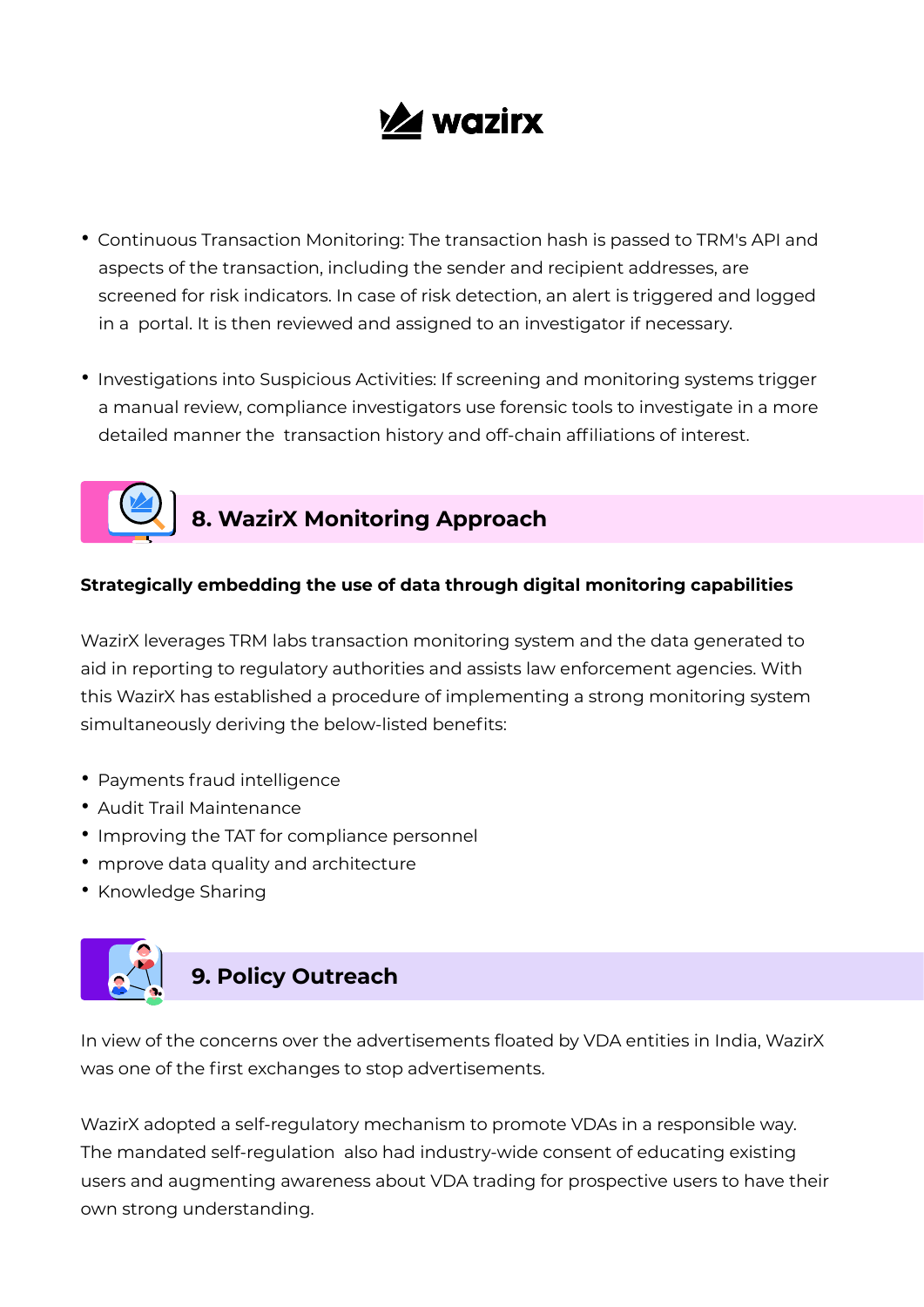## **Z** wazirx



### **Education Program backed by UGC**

With an aim to propagate the positives of Blockchain Technology and equip young individuals with in-depth knowledge about blockchain for future jobs a free bilingual course was launched. WazirX did this in collaboration with Gurukula Kangri in Haridwar, a deemed-to-be university per the University Grants Commission (UGC).

Since initiation, the course has seen more than 20,000 enrolments. On successfully completing the course, the Gurukula Kangri University awards students a certificate.

### **Collaboration with law enforcement**

WazirX is committed to its vision of active collaboration with law enforcement agencies to support them in an ever-evolving tech in VDA and Blockchain space. WazirX has a training module for pan-India's law enforcement community. The training includes knowledge of the basics of the blockchain, on-chain analysis to flag off suspicious trading activities as per regulatory frameworks, and education on using tools that can prevent such crimes and identify fraudulent from fair transactions. Till now, WazirX has collaborated with cybercrime establishments of more than 4 States as well as central financial monitoring agencies.

### **Position Papers and Advocacy Programs**

economy is poised to reach \$1 Trillion by 2025; of this, \$385–\$505 billion of economic value will come from the new and emerging eco-systems, which would eventually help achieve the targeted \$5 Trillion economy by 2025. This can be accomplished with a WazirX along with other companies in the VDA industry in India has undertaken an exhaustive initiative to educate concerned stakeholders by reaching out to them with position papers on an array of issues ranging from taxation to regulation of VDAs. The VDA industry is poised to revolutionize the global economy. According to a Ministry of Electronics and Information Technology's (MeitY) report, India's digital progressive policy framework. The regulatory framework can help further create jobs, generate revenue and scale India to be a hub for the Blockchain industry.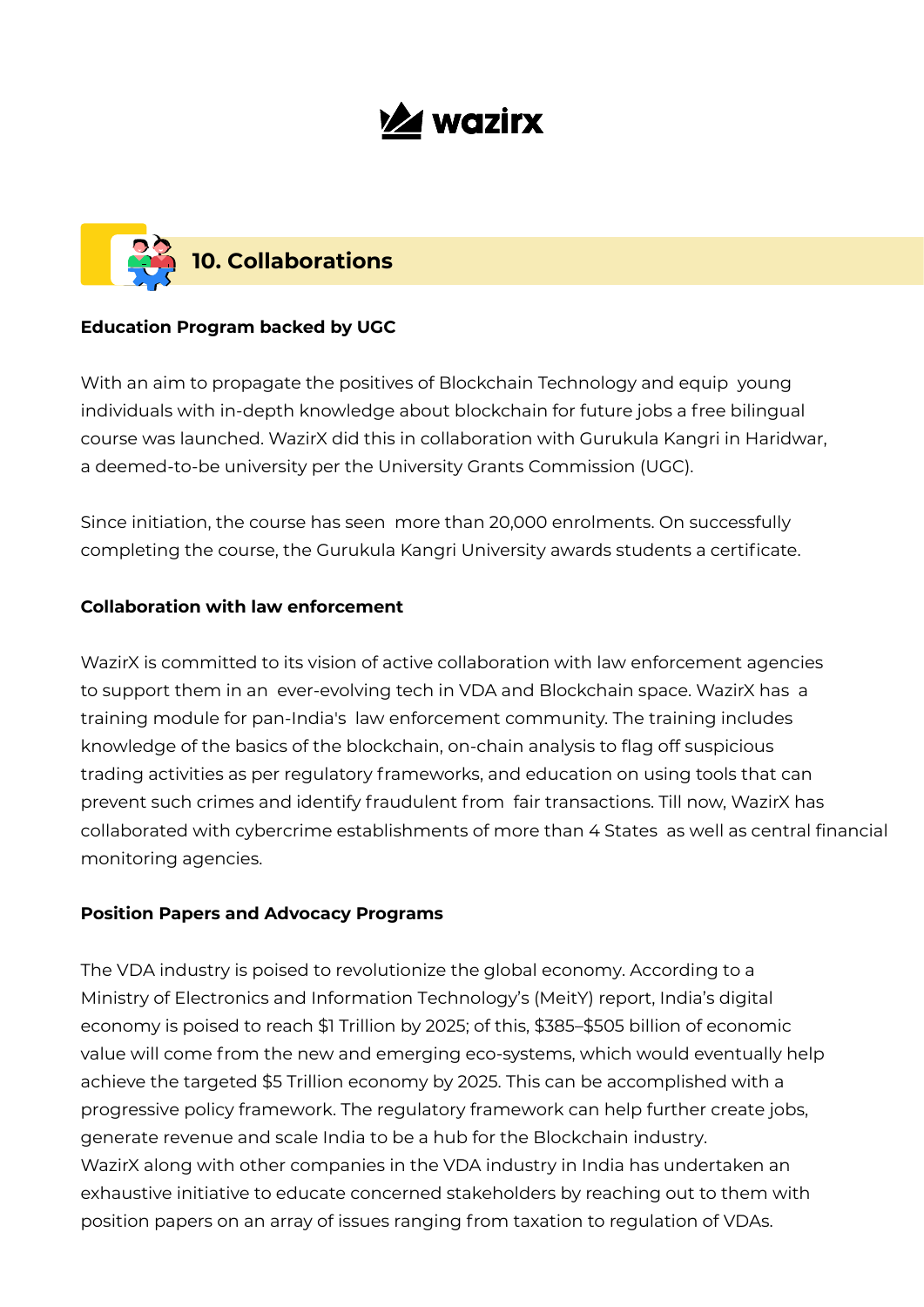

Also, WazirX has recently partnered with Goa-based startup incubator, Atal Incubation program in the State. The program will help provide infrastructure, policy support, accreditation and training to help startups build go-to-market solutions. Tackling misinformation and busting misconceptions around VDA is just one of the ways we think will help our users make informed VDA investment decisions. As pioneers in this space, we are committed to spreading the right information to our users by fostering a conducive environment to help them make informed choices. Centre (AIC) and Buidlers Tribe, a Web3 incubator, to launch a blockchain accelerator